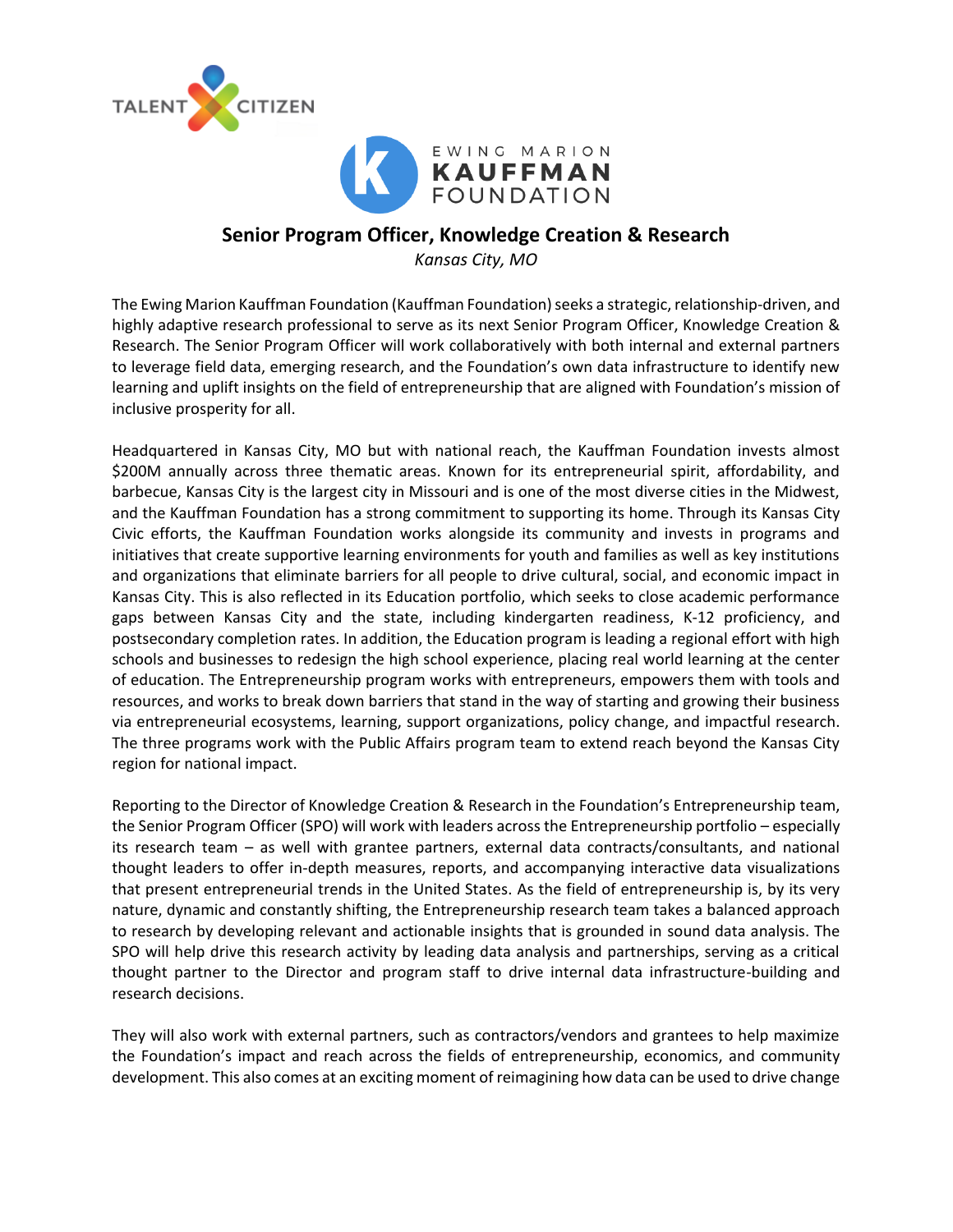

within the Kauffman Foundation, and the SPO is anticipated to serve as a strategic and reflective thought partner around data infrastructure, system end-use capabilities, and data equity.

The SPO will lead the [Kauffman Indicators](https://indicators.kauffman.org/) project, an ongoing effort to track, analyze, synthesize, and communicate important insights and trends across the field of entrepreneurship, nationally. This project itself is a strong example of the work of the SPO: rigorous data analysis collected from multiple sources and presented in an accessible and powerful way. Critically, this and other projects should have at their cores a commitment to be action-oriented, so that leaders across the business, policy, research, and program communities may use their insights to drive decision-making and learning. The SPO is also expected to serve as an advocate for data use and citizenry, and especially with the Technology and Evaluation teams as the organization continues to build a data infrastructure advancing Kauffman's goal of inclusive prosperity through a racial equity lens.

The ideal candidate for this position is a critical, independent thinker with a strong understanding of quantitative data analysis approaches and methodologies and a deep familiarity with the data and tools that support measurement and learning such as statistical packages, datasets and platforms from a range of sources (government, philanthropic, corporate, community, etc.), survey collection platforms, and data preparation/visualization tools. At the same time, it is equally important that the candidate brings a highly adept level of communication skills to this role to be able to translate findings across projects and functions, and across different audiences and levels of familiarity with data and technology. Compelling candidates for this position must be highly motivated, capable of self-directed work, be both holistic in their thinking as well as detail-oriented and able to work collaboratively across teams and departments. Incumbents must exhibit a keen sense of responsibility and enjoy working with multiple demands, shifting priorities and constant change.

The successful candidate will be a consultative thought partner and strong relationship builder. Excellent organizational and interpersonal skills are necessary. Strong verbal and written communications skills are absolute musts. An advanced degree in the social sciences is strongly preferred (Master's level or above) with experience conducting rigorous, quantitative research but an undergraduate education with significant post-graduation research and data activity will be considered. Most importantly, a personal and professional commitment to anti-racism, equity and inclusiveness is vital to advancing the work of Kauffman, including the understanding of how one's own identity and lived experiences inform their work.



#### **CORE RESPONSIBILITIES of the Senior Program Officer, Knowledge Creation & Research**

The SPO will work closely with colleagues across the Research and Program teams in Entrepreneurship, grantees, and research practitioners/thought leaders across the county to lead and support analyses that contribute to the understanding of entrepreneurship and business activity. This role is expected to leverage data in the production of intelligence that supports strategic and relevant decision-making, and the communication of insights to a broad range of internal and external stakeholders including academic and independent researchers; business community leadership; City, State, and Federal policy leaders; and the media. Most importantly, they will bring a personal commitment to advancing the Foundation's mission and applying a racial equity lens in the design and execution of analyses in order to foster informed discussion and ultimately drive program improvements.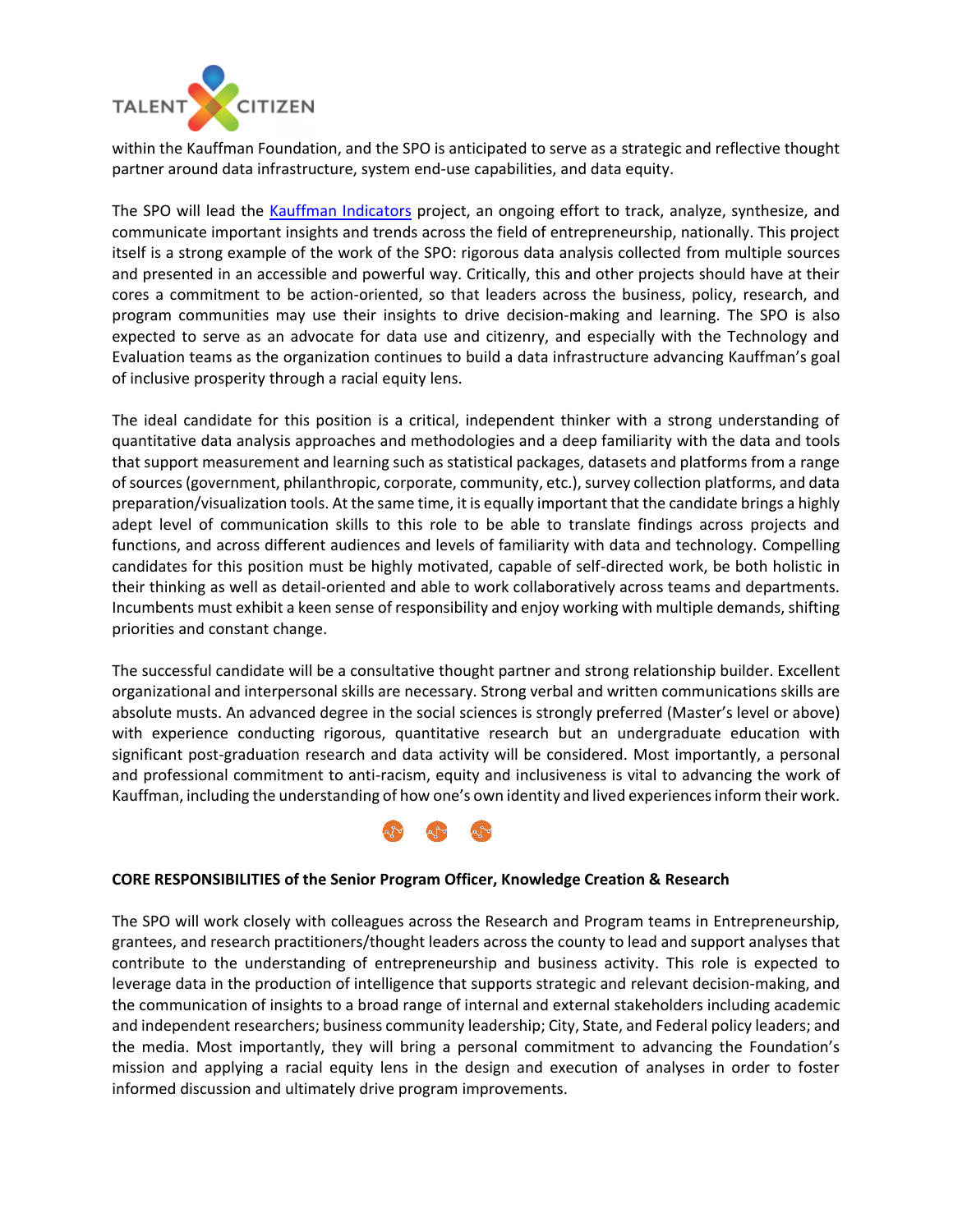

### **Leading and Partnering**

- Serve as the scientific, creative, and technical lead for the Kauffman Indicators, including exploration and design of new indicators, updates, and refinements to existing indicators, ensuring methodological rigor, and providing guidance around appropriate use and interpretation.
- Manage contractors and grantees who assist with the development of these indicators and other data projects. Provide technical advising and guidance as needed.
- Stay informed about new analytic approaches and entrepreneurship research. Engage with a wide range of methodological and data-driven literatures relevant to entrepreneurship and the work of Foundation grantees.
- Along with others on the KCR and entrepreneurship team, bring researchers together to facilitate communication of relevant findings to a broader audience—externally and internally.

### **Data Analysis and Reporting**

- Identify, analyze, and interpret trends or patterns in large complex data sets;
- Create and test data collection instruments and protocols; and
- Interpret and analyze data using basic and advanced statistical methods such as analysis of variance, multivariate, patterns, time series, longitudinal, and multilevel modeling.
- Oversee efforts to validate new data, indicators, and methods related to entrepreneurship research.
- Track trends related to entrepreneurship, applying forecasting and predictive modeling as appropriate to inform and further our strategic goals, research, initiatives, and programs.

## **Interpretation and Communication of Insights**

- Support development of reports and presentations for a range of technical and non-technical audiences to share results and impact;
- Clearly communicate results verbally and in writing; prepare briefs, memos, presentations, copy for inclusion in other materials, and training materials to support effective communication;
- Generate data visualizations and written material to communicate findings appropriate for a variety of technical and non-technical audiences

## **QUALIFICATIONS AND EXPERIENCES**

- At least five (5) years of experience working with large datasets from various sources (internal sources, business intelligence reports, Census Bureau information, etc.) and building statistical models including data science, analytics, and data visualization experience across complex organizations, ideally in applied social science activities
- Ability to be a leader and educator in data, helping teams understand how, why and what data is important them and both its power and limitations in driving insights and decision-making
- Excellent statistical and analytical skills, with an ability to explain complex data analysis to a diverse set of constituencies in a clear and concise manner
- Demonstrated competence in research methodologies, statistical methods, and data collection and interpretation relevant to issues and developments in the social change sector, with experience working across complex organizations (philanthropic experience is preferred, but not required).